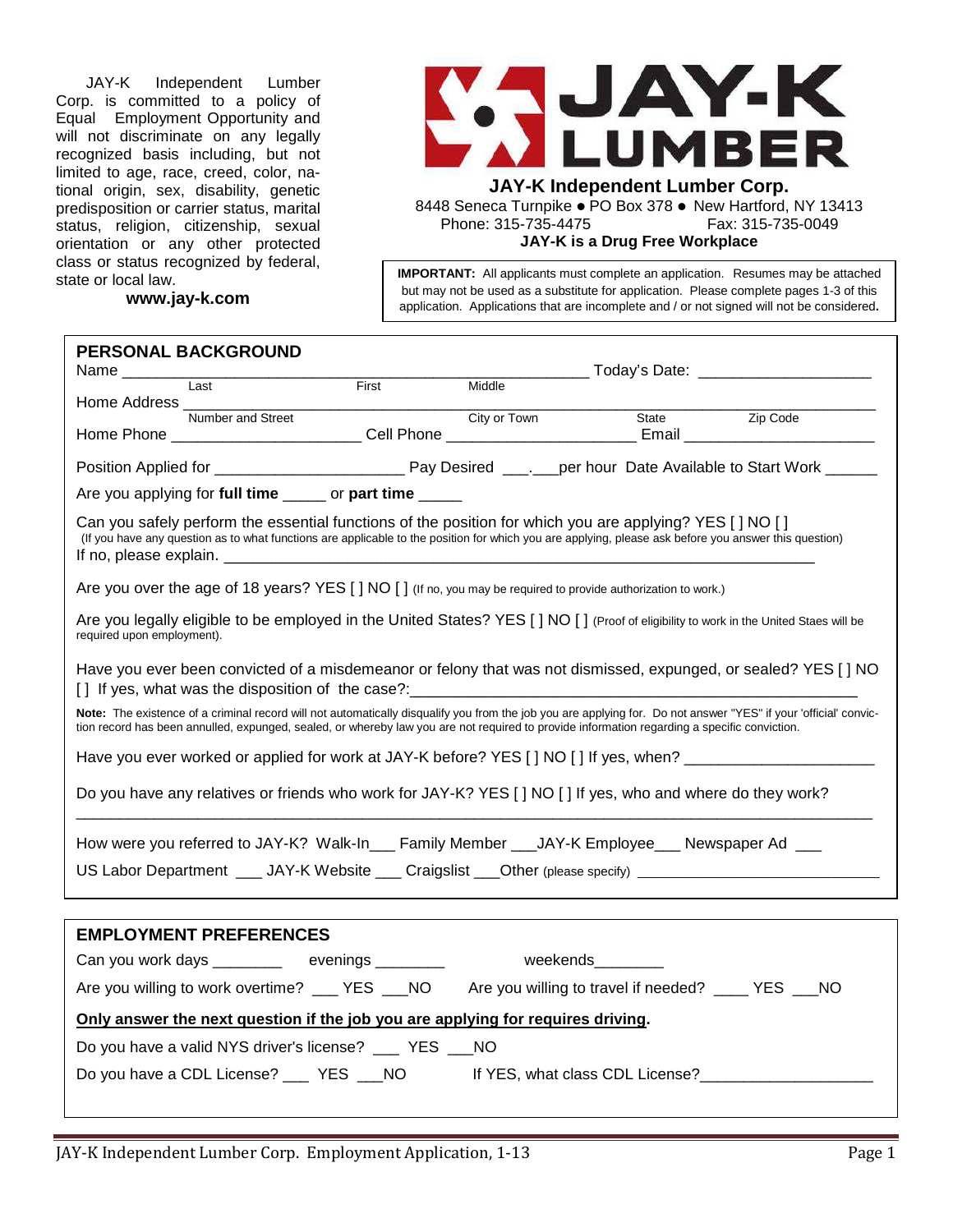| <b>Educational</b><br><b>Background</b> | Name and Location of School                                                                 | <b>Circle Highest Grade</b><br><b>Completed</b> | <b>Major Area of Study</b> |
|-----------------------------------------|---------------------------------------------------------------------------------------------|-------------------------------------------------|----------------------------|
| High School                             |                                                                                             | 9 10 11 12/GED                                  |                            |
| College                                 |                                                                                             | 1 2 3 4<br>Degree _________                     |                            |
| Trade, Business/<br>Graduate School     |                                                                                             | Degree or Certificate                           |                            |
| <b>Military Service - Branch</b>        |                                                                                             | From                                            | To                         |
| Rank at Discharge                       |                                                                                             |                                                 |                            |
|                                         | What type of education, training and work experience did you receive while in the military? |                                                 |                            |

| Employment: List Employment starting with present or most recent employment.                                                    |                    |                  |  |  |  |
|---------------------------------------------------------------------------------------------------------------------------------|--------------------|------------------|--|--|--|
| Company                                                                                                                         | Phone              |                  |  |  |  |
| Address                                                                                                                         | City, State, Zip   | Supervisor       |  |  |  |
| Job Title                                                                                                                       | Starting Salary \$ | Ending Salary \$ |  |  |  |
| To<br>Dates From                                                                                                                | Reason for Leaving |                  |  |  |  |
| Responsibilities                                                                                                                |                    |                  |  |  |  |
| May we contact this employer?<br>Yes □                                                                                          | $No$ $\square$     |                  |  |  |  |
|                                                                                                                                 |                    |                  |  |  |  |
| Company                                                                                                                         | Phone              |                  |  |  |  |
| Address                                                                                                                         | City, State, Zip   | Supervisor       |  |  |  |
| Job Title                                                                                                                       | Starting Salary \$ | Ending Salary \$ |  |  |  |
| Dates From<br>To                                                                                                                | Reason for Leaving |                  |  |  |  |
| Responsibilities                                                                                                                |                    |                  |  |  |  |
| May we contact this employer? Yes $\Box$ No $\Box$                                                                              |                    |                  |  |  |  |
|                                                                                                                                 |                    |                  |  |  |  |
| Company                                                                                                                         | Phone              |                  |  |  |  |
| Address                                                                                                                         | City, State, Zip   | Supervisor       |  |  |  |
| Job Title                                                                                                                       | Starting Salary \$ | Ending Salary \$ |  |  |  |
| To<br>Dates From                                                                                                                | Reason for Leaving |                  |  |  |  |
| <b>Responsibilities</b>                                                                                                         |                    |                  |  |  |  |
| May we contact this employer? Yes $\Box$ No $\Box$                                                                              |                    |                  |  |  |  |
| Other information you want JAY-K to know:                                                                                       |                    |                  |  |  |  |
| Please list any activities, honors and offices held that you consider relevant to your ability to perform the job for which you |                    |                  |  |  |  |
| are applying (omit those which indicate age, race, creed, color, national origin, sex, disability, genetic predisposition or    |                    |                  |  |  |  |
| carrier status, marital status, religion, citizenship or sexual orientation or any other protected class or status).            |                    |                  |  |  |  |
|                                                                                                                                 |                    |                  |  |  |  |
|                                                                                                                                 |                    |                  |  |  |  |
|                                                                                                                                 |                    |                  |  |  |  |

| References - Please list three (3) references familiar with your work life, character and abilities. |                        |              |              |                    |  |  |  |
|------------------------------------------------------------------------------------------------------|------------------------|--------------|--------------|--------------------|--|--|--|
| Do not include family members or people who live with you.                                           |                        |              |              |                    |  |  |  |
| For Reference Purposes Only: If you have worked or attended school under another name please         |                        |              |              |                    |  |  |  |
|                                                                                                      | list former name here: |              |              |                    |  |  |  |
| <b>Name</b>                                                                                          | <b>Address</b>         | <b>Phone</b> | Relationship | <b>Years Known</b> |  |  |  |
|                                                                                                      |                        |              |              |                    |  |  |  |
|                                                                                                      |                        |              |              |                    |  |  |  |
|                                                                                                      |                        |              |              |                    |  |  |  |
|                                                                                                      |                        |              |              |                    |  |  |  |
|                                                                                                      |                        |              |              |                    |  |  |  |
|                                                                                                      |                        |              |              |                    |  |  |  |